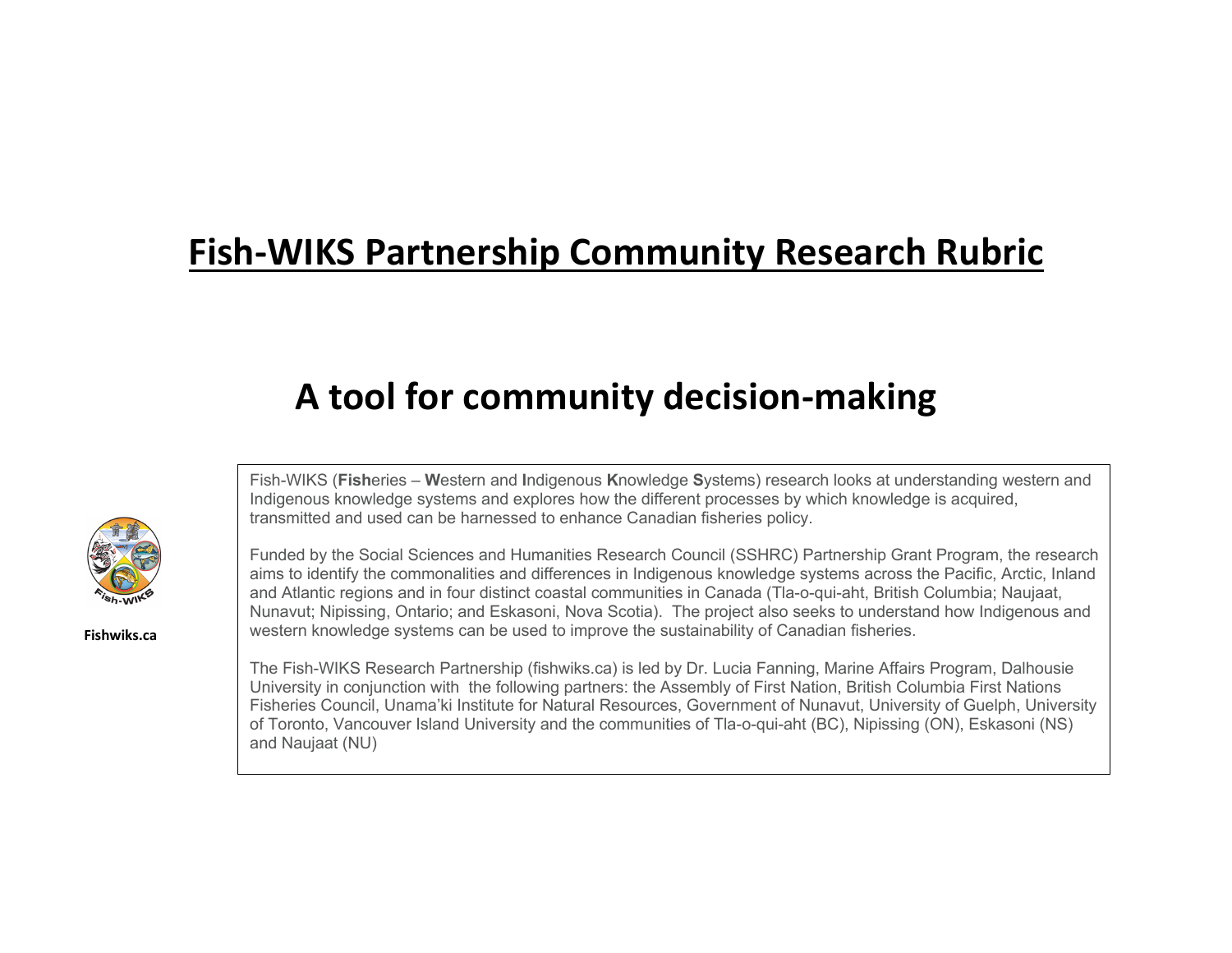#### **HOW TO USE THIS RUBRIC**

- First Nations/Inuit have the first and last say on research in their communities and within their traditional territory.
- The following rubric provides a basic framework for communities to consider potential research projects.
- The rubric focuses on **Respect for Rights and Traditional Governance; Respect for Community; Respect for Individuals; and Mutual Benefits**. It is based on tri-council ethics guidelines, community protocols, and general best practices in research.
- Community decision-makers can refer to each row of criteria to determine the most accurate statement about components of the research to determine the strength of methodologies, proposals and engagement based on guidelines, protocols and best practices.
- In certain instances, the community may wish to use the rubric for discussion purposes to help the community and potential researchers strengthen the project through an iterative process.
- In other instances, the community may wish to use the rubric to "screen out" proposals from unknown researchers or institutions where no prior relationship exists or may choose to use the rubric as an evaluative in-progress and end of project tool as well.
- The rubric is not exhaustive or definitive communities can and should alter and/or add criteria based on their priorities.
- Community decision-makers can refer to each rubric to consider how the project relates to individuals and the community.
- Ultimately, the community must determine if all aspects of a project are acceptable. This tool cannot set that standard, but it can help communities determine the strength or weaknesses of potential research project partnerships.
- For the purposes of evaluating each criteria, this tool has three categories under community acceptability:
	- $\circ$  Acceptable meaning the project meets an adequate standard for the criteria
	- $\circ$  Changes Needed meaning that in its current form, the project does not meet an adequate standard
	- $\circ$  Not Applicable meaning that the community does not feel as though the criteria is relevant to the community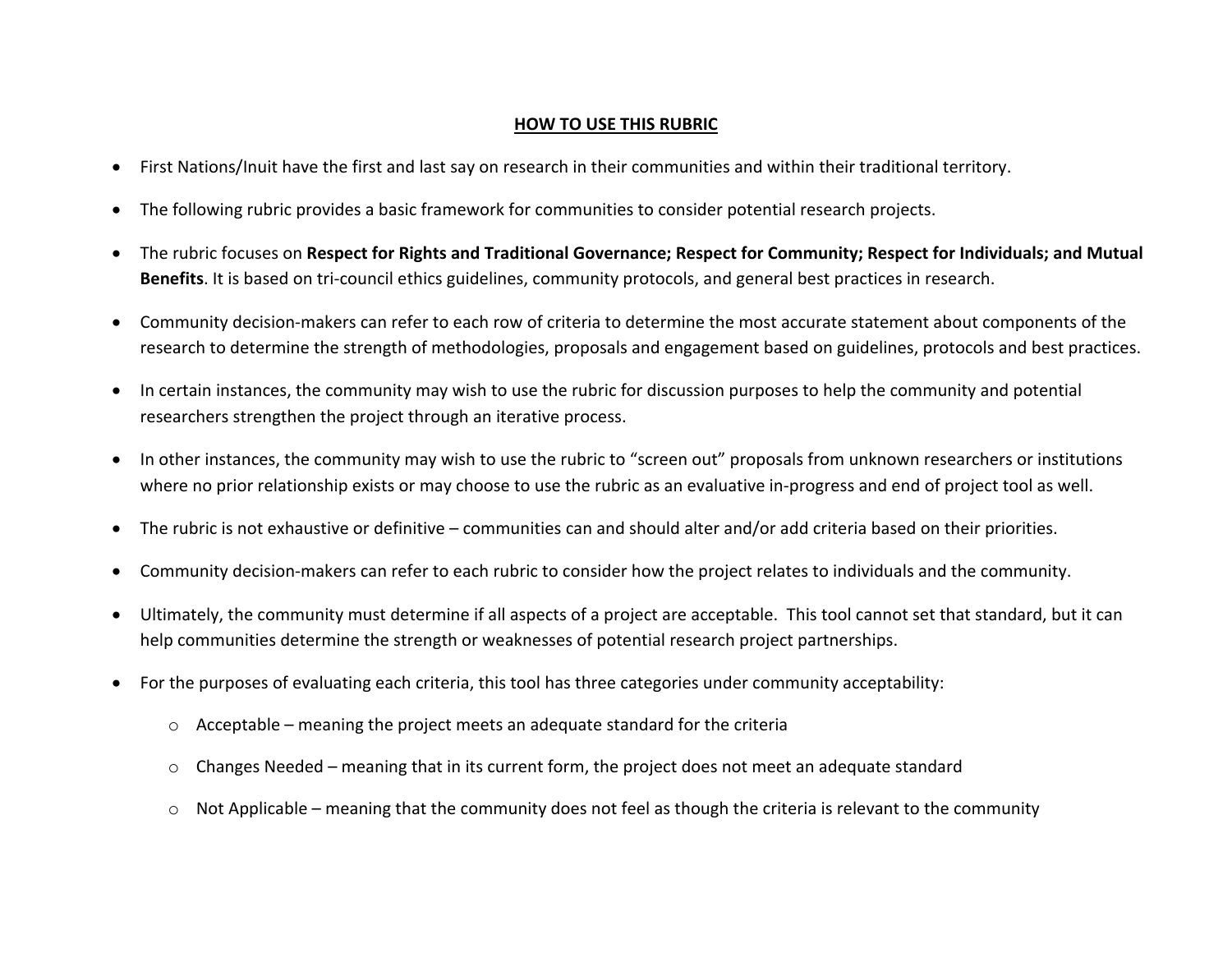#### **PART A - RESPECT FOR RIGHTS AND TRADITIONAL GOVERNANCE**

| <b>CRITERIA</b>                                    | <b>Relevance of</b>                                 |                                                                                                                                                                                                                                                           | <b>COMMUNITY</b>                                                                                                                                                                                                                       |                                                                                                                                                                              |                                                                                                                                                                                      |                                                         |
|----------------------------------------------------|-----------------------------------------------------|-----------------------------------------------------------------------------------------------------------------------------------------------------------------------------------------------------------------------------------------------------------|----------------------------------------------------------------------------------------------------------------------------------------------------------------------------------------------------------------------------------------|------------------------------------------------------------------------------------------------------------------------------------------------------------------------------|--------------------------------------------------------------------------------------------------------------------------------------------------------------------------------------|---------------------------------------------------------|
|                                                    | <b>Criterion to</b><br><b>Community</b>             | <b>STRONG</b>                                                                                                                                                                                                                                             |                                                                                                                                                                                                                                        |                                                                                                                                                                              | <b>WEAK</b>                                                                                                                                                                          | <b>ACCEPTABILITY</b>                                    |
| Respect for<br>Protocols                           | High<br>Moderate<br>Low<br>$\Box$ Not<br>Applicable | The research team has<br>worked with the<br>community to<br>understand protocols<br>about decision making,<br>accessing knowledge,<br>and accessing sacred<br>sites, and has worked<br>protocols into the<br>methodology based on<br>community engagement | The research team<br>understands the<br>importance of<br>protocols with respect<br>to decision making,<br>accessing knowledge<br>and accessing sacred<br>sites, and has a flexible<br>methodology to<br>account for these<br>protocols | The research team<br>understands the<br>importance of<br>protocols with<br>respect to decision<br>making, but has not<br>made clear<br>accommodations for<br>these protocols | The research team<br>has not<br>demonstrated an<br>understanding for<br>community protocols,<br>nor a willingness to<br>accommodate<br>protocols into the<br>research<br>methodology | Acceptable<br>□ Changes Needed<br>Not Applicable        |
| Respect for<br>Authority and<br>Decision<br>Makers | High<br>Moderate<br>Low<br>  Not<br>Applicable      | The research team<br>clearly understands and<br>respects traditional<br>decision-making<br>authority and uses a<br>strong community<br>defined standard of<br>free, prior informed<br>consent                                                             | The research team<br>clearly understands<br>and respects<br>traditional decision-<br>making authority and<br>uses a standard of free,<br>prior informed consent                                                                        | The research team<br>clearly understands<br>and respects<br>traditional decision-<br>making authority and<br>uses a standard of<br>basic consent                             | The research team<br>does not understand<br>traditional decision-<br>making authority and<br>does not recognize<br>the decisions of<br>decision makers from<br>the community         | Acceptable<br>Changes Needed<br>Not Applicable          |
| Respect for<br>Territory                           | $\exists$ High<br>Moderate<br>Low                   | The research team has a<br>strong understanding of<br>the community's<br>traditional territory,<br>recognizes the territory,                                                                                                                              | The research team<br>understands and<br>recognizes the<br>community's<br>traditional territory,                                                                                                                                        | The research team<br>has demonstrated a<br>willingness to<br>recognize and<br>accommodate                                                                                    | The research team<br>does not recognize<br>traditional territory<br>and does not respect                                                                                             | $\Box$ Acceptable<br>□ Changes Needed<br>Not Applicable |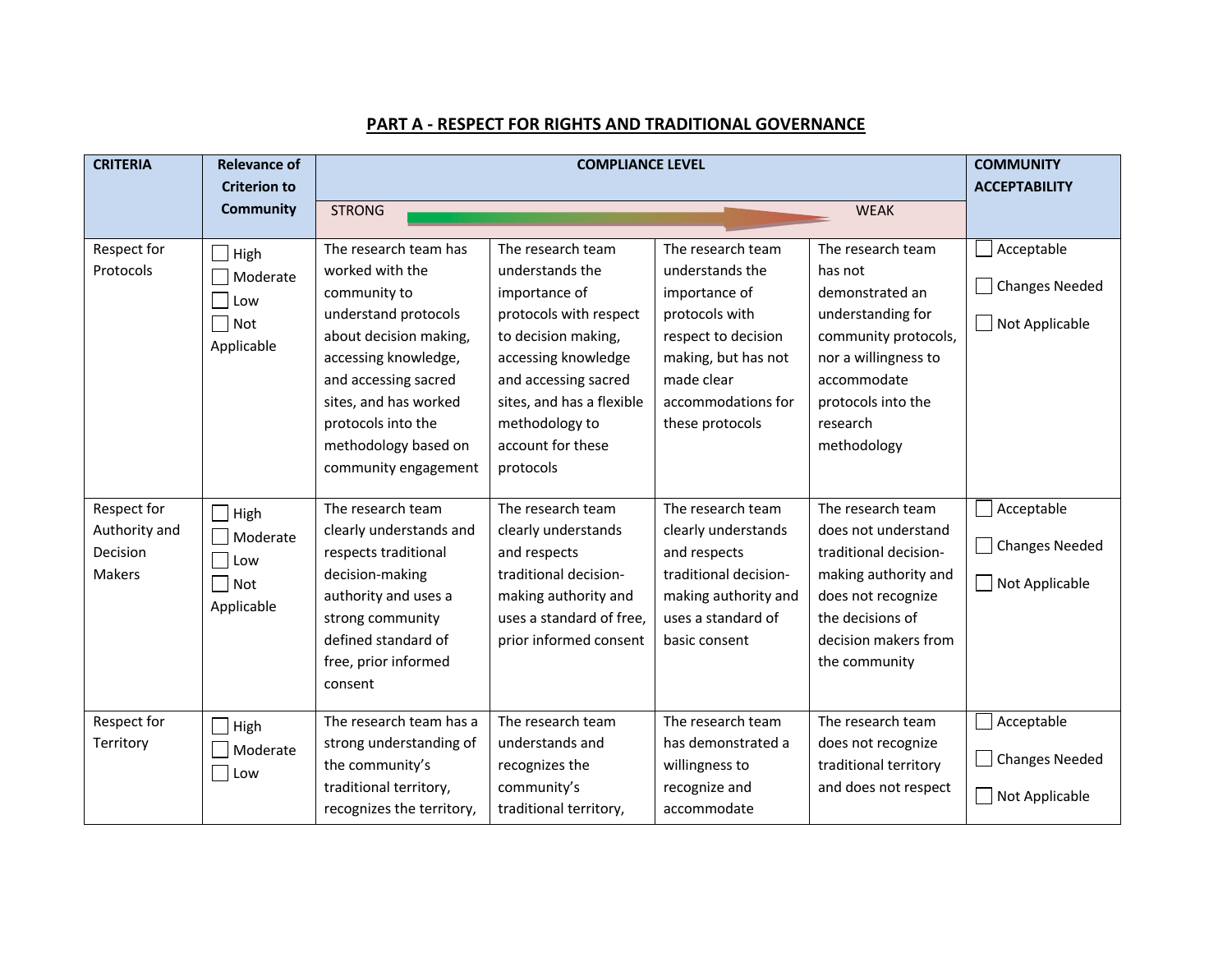|                                    | Not<br>Applicable                                                                   | and has engaged with<br>the community about<br>any data collection or<br>research within the<br>traditional territory                                                                           | engages strongly on<br>aspects related to data<br>or information<br>collection solely on<br>reserve land, and has a<br>demonstrated<br>willingness to<br>recognize all interests<br>within the traditional<br>territory | interests on reserve<br>lands and within the<br>traditional territory,<br>but has not<br>demonstrated a<br>strong understanding<br>or accommodation of<br>either | the jurisdiction of<br>reserve lands                                                                                                  |                                                |
|------------------------------------|-------------------------------------------------------------------------------------|-------------------------------------------------------------------------------------------------------------------------------------------------------------------------------------------------|-------------------------------------------------------------------------------------------------------------------------------------------------------------------------------------------------------------------------|------------------------------------------------------------------------------------------------------------------------------------------------------------------|---------------------------------------------------------------------------------------------------------------------------------------|------------------------------------------------|
| Respect for<br>Elders and<br>Youth | $\Box$ High<br>Moderate<br>$ $ Low<br>$\Box$ Not<br>Applicable                      | The research team<br>works closely with<br>elders and youth<br>through the<br>community's preferred<br>means/protocol to<br>design, implement and<br>complete research                          | The esearch team will<br>work closely with<br>elders and youth<br>through the<br>community's preferred<br>means/protocol to<br>implement and<br>complete research                                                       | The research team<br>will work with elders<br>and youths, but not<br>through protocol or<br>preferred means                                                      | The research team<br>will exclude youth<br>and elders from the<br>project                                                             | Acceptable<br>Changes Needed<br>Not Applicable |
| Respect for<br>Language            | $\Box$ High<br>Moderate<br>$\overline{\phantom{a}}$ Low<br>$\Box$ Not<br>Applicable | The research team will<br>hire members of the<br>community for<br>simultaneous<br>interpretation (if<br>applicable) and translate<br>all data and documents<br>into the community's<br>language | The research team will<br>hire members of the<br>community for<br>simultaneous<br>interpretation (if<br>applicable) and<br>translate the final<br>research into the<br>community's language                             | The research team<br>will hire members of<br>the community for<br>simultaneous<br>interpretation (if<br>applicable)                                              | The research team<br>will conduct all<br>research activities<br>and publish all<br>documents solely in<br>either English or<br>French | Acceptable<br>Changes Needed<br>Not Applicable |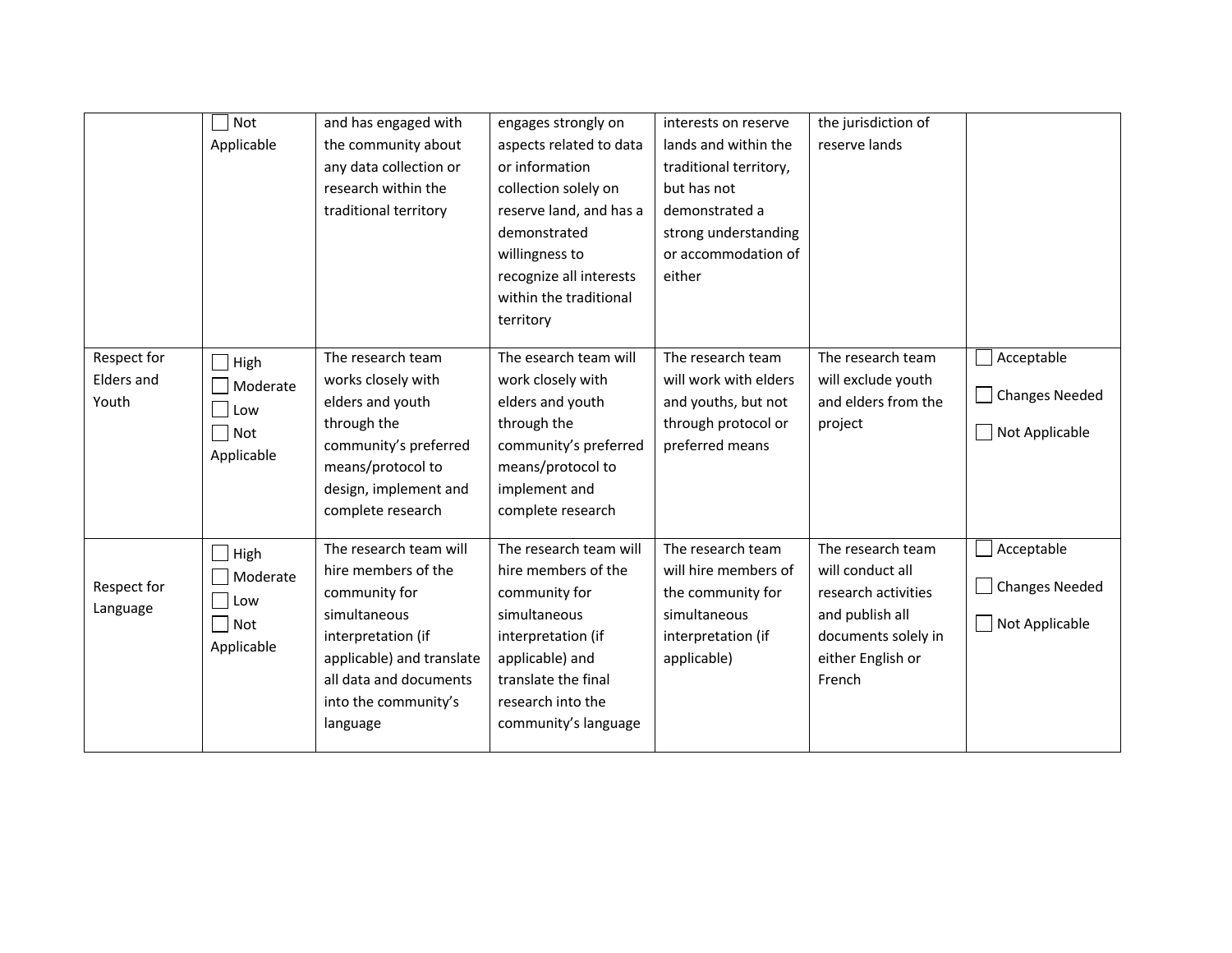#### **PART B - RESPECT FOR COMMUNITY**

| <b>CRITERIA</b>                                                          | <b>Relevance of</b>                                        |                                                                                                                                                                                                            | <b>COMMUNITY</b>                                                                                                                                                                                                                         |                                                                                                                                                                                                    |                                                                                                                               |                                                   |
|--------------------------------------------------------------------------|------------------------------------------------------------|------------------------------------------------------------------------------------------------------------------------------------------------------------------------------------------------------------|------------------------------------------------------------------------------------------------------------------------------------------------------------------------------------------------------------------------------------------|----------------------------------------------------------------------------------------------------------------------------------------------------------------------------------------------------|-------------------------------------------------------------------------------------------------------------------------------|---------------------------------------------------|
|                                                                          | <b>Criterion to</b><br><b>Community</b>                    | <b>STRONG</b>                                                                                                                                                                                              |                                                                                                                                                                                                                                          |                                                                                                                                                                                                    | <b>WEAK</b>                                                                                                                   | <b>ACCEPTABILITY</b>                              |
|                                                                          |                                                            |                                                                                                                                                                                                            |                                                                                                                                                                                                                                          |                                                                                                                                                                                                    |                                                                                                                               |                                                   |
| Relationship<br>Between<br>Researcher/Res<br>earch Team and<br>Community | $\Box$ High<br>Moderate<br>Low<br>$\Box$ Not<br>Applicable | The research team and<br>the community have a<br>pre-existing long-<br>standing positive<br>relationship and the<br>researcher is committed<br>to investing in the<br>community                            | The research team is<br>committed to<br>building a long-lasting<br>relationship with the<br>community beyond<br>the timeframe of the<br>project and is<br>investing significant<br>time to build a<br>strong, meaningful<br>relationship | The research team is<br>committed to<br>building a<br>relationship with the<br>community for the<br>purposes of the<br>project and is<br>investing time to<br>learn about the<br>community         | The research team<br>does not intend to<br>build a relationship<br>with the community                                         | Acceptable<br>Changes<br>Needed<br>Not Applicable |
| Research<br>Team's<br>Understanding<br>of Community                      | High<br>Moderate<br>Low<br>Not<br>Applicable               | The research team has a<br>strong understanding of<br>the community, its<br>culture and diversity<br>from long standing<br>relationships, and the<br>researcher regularly<br>engages with the<br>community | The research team<br>has an understanding<br>about the culture of<br>the community and<br>diversity of the<br>community, and is<br>continuing to build<br>understanding<br>through appropriate<br>engagement                             | The research team<br>has a poor<br>understanding of the<br>community, its<br>culture and diversity,<br>but is actively<br>engaging the<br>community in order<br>to build a strong<br>understanding | The research team<br>has a poor<br>understanding of the<br>community and is not<br>engaging the<br>community to learn<br>more | Acceptable<br>Changes<br>Needed<br>Not Applicable |
| Respect for<br>Sacred Sites and<br>Traditional<br>Knowledge              | $\Box$ High<br>Moderate<br>$\Box$ Low                      | The research team is<br>aware and respectful of<br>sensitivities regarding<br>sacred sites and<br>traditional knowledge,                                                                                   | The research team is<br>aware and respectful<br>of sensitivities<br>regarding sacred sites<br>and traditional                                                                                                                            | The research team is<br>aware and respectful<br>of sensitivities<br>regarding sacred<br>sites and traditional                                                                                      | The research team<br>has not<br>demonstrated<br>awareness or respect<br>for sensitivities                                     | Acceptable<br>Changes<br>Needed                   |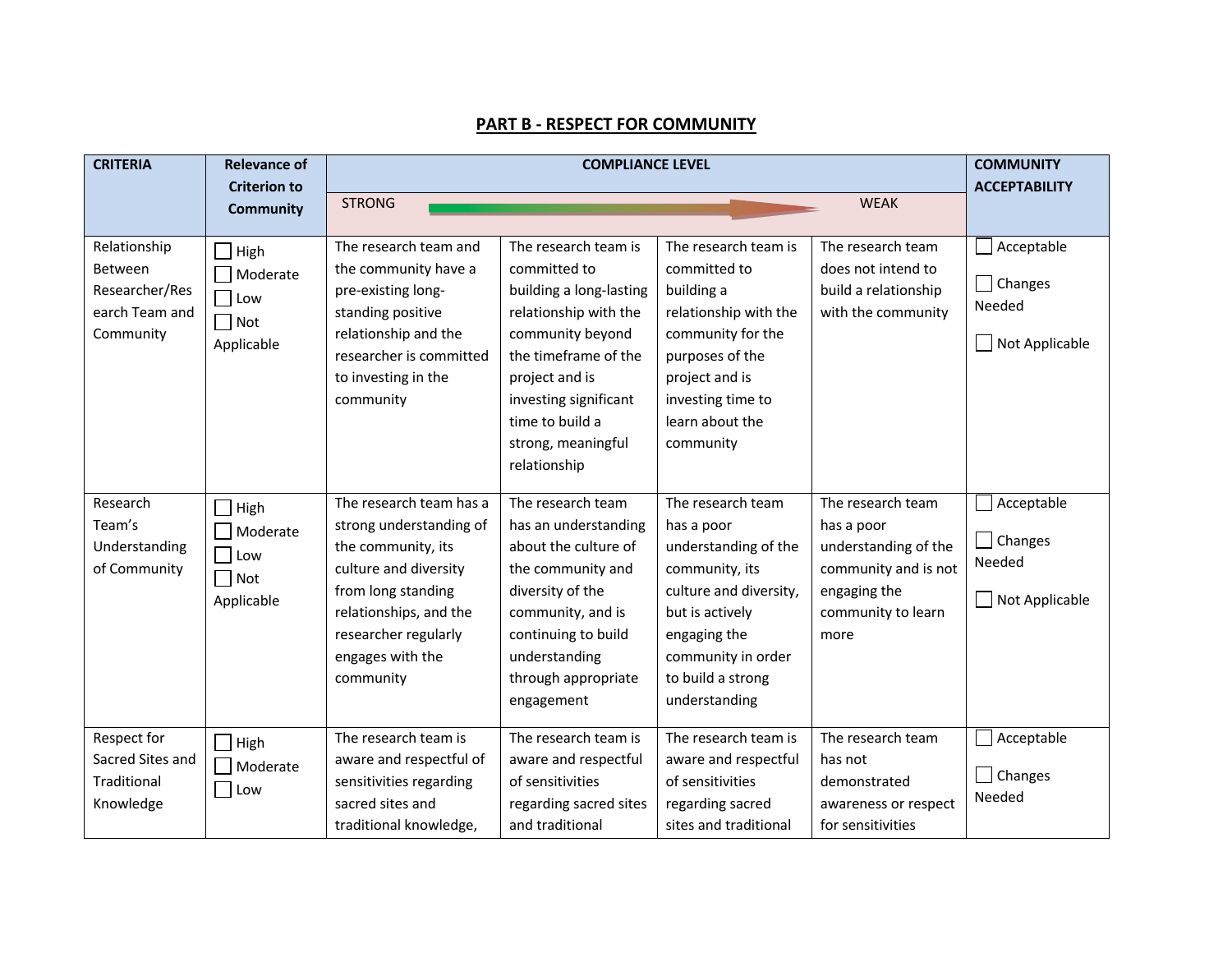|                                                 | Not<br>Applicable                                      | and has meaningfully<br>worked with the<br>community to develop<br>the project in a way that<br>reflects protocol                                                            | knowledge, and has<br>designed adaptable<br>methodology based<br>on academic<br>standards                                                                                      | knowledge, but has<br>not collaborated with<br>the community or<br>created appropriate<br>methodology                                                           | regarding sacred<br>sites and traditional<br>knowledge                                                                                                                      | Not Applicable                                                     |
|-------------------------------------------------|--------------------------------------------------------|------------------------------------------------------------------------------------------------------------------------------------------------------------------------------|--------------------------------------------------------------------------------------------------------------------------------------------------------------------------------|-----------------------------------------------------------------------------------------------------------------------------------------------------------------|-----------------------------------------------------------------------------------------------------------------------------------------------------------------------------|--------------------------------------------------------------------|
| Respect for<br>Culture                          | $\exists$ High<br>Moderate<br>Low<br>Not<br>Applicable | The research team<br>works with the<br>community consistent<br>with protocol to<br>interpret cultural<br>information/data<br>accurately and<br>respectfully                  | The research team<br>works with research<br>participants to<br>interpret cultural<br>information/data<br>accurately and<br>respectfully                                        | The research team<br>will work with a set<br>group of<br>representative<br>individuals to<br>interpret some<br>cultural<br>information/data                     | The research team<br>does not work with<br>the community or<br>with research<br>participants to<br>interpret cultural<br>information/data<br>accurately and<br>respectfully | Acceptable<br>$\mathsf{L}$<br>Changes<br>Needed<br>Not Applicable  |
| Ownership,<br>Control, Access<br>and Possession | High<br>Moderate<br>Low<br>$\exists$ Not<br>Applicable | All data and research<br>will be owned,<br>controlled, accessible<br>and possessed by the<br>community, and the<br>researcher will train the<br>community to use the<br>data | All data and research<br>will be owned,<br>controlled, accessible<br>and possessed by the<br>community, and the<br>researcher will help<br>interpret data for the<br>community | All data and research<br>will be owned,<br>controlled, accessible<br>and possessed by the<br>community                                                          | The research team<br>will retain sole<br>ownership, control,<br>access and<br>possession of the<br>data and research                                                        | Acceptable<br>$\Box$<br>Changes<br>Needed<br>Not Applicable        |
| Acknowledging<br>Community<br>Participation     | High<br>Moderate<br>Low<br>$\Box$ Not<br>Applicable    | The research team has<br>agreed to fully<br>acknowledge all<br>contributions of the<br>community and to add<br>community members as<br>co-authors on<br>publications         | The research team<br>has agreed to fully<br>acknowledge all<br>contributions of the<br>community to the<br>research within<br>publications, except<br>where issues of          | The research team<br>has agreed to<br>acknowledge the<br>participation of the<br>community in the<br>research within<br>publications, except<br>where issues of | The research team<br>does not intend to<br>recognize the<br>contributions of the<br>community within<br>publications                                                        | Acceptable<br>$\mathcal{L}$<br>Changes<br>Needed<br>Not Applicable |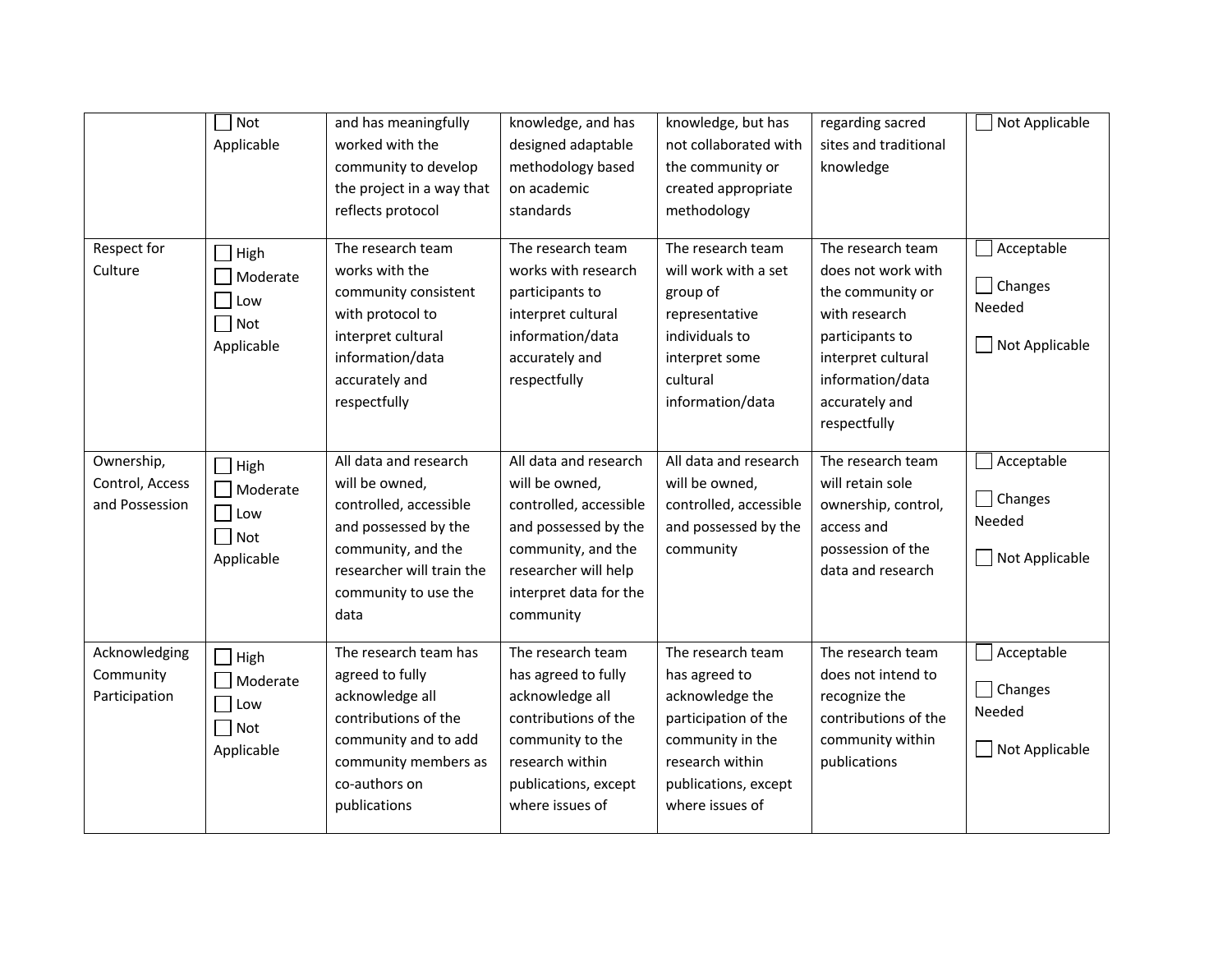|  | confidentiality may | confidentiality may |  |
|--|---------------------|---------------------|--|
|  | exist               | exist               |  |
|  |                     |                     |  |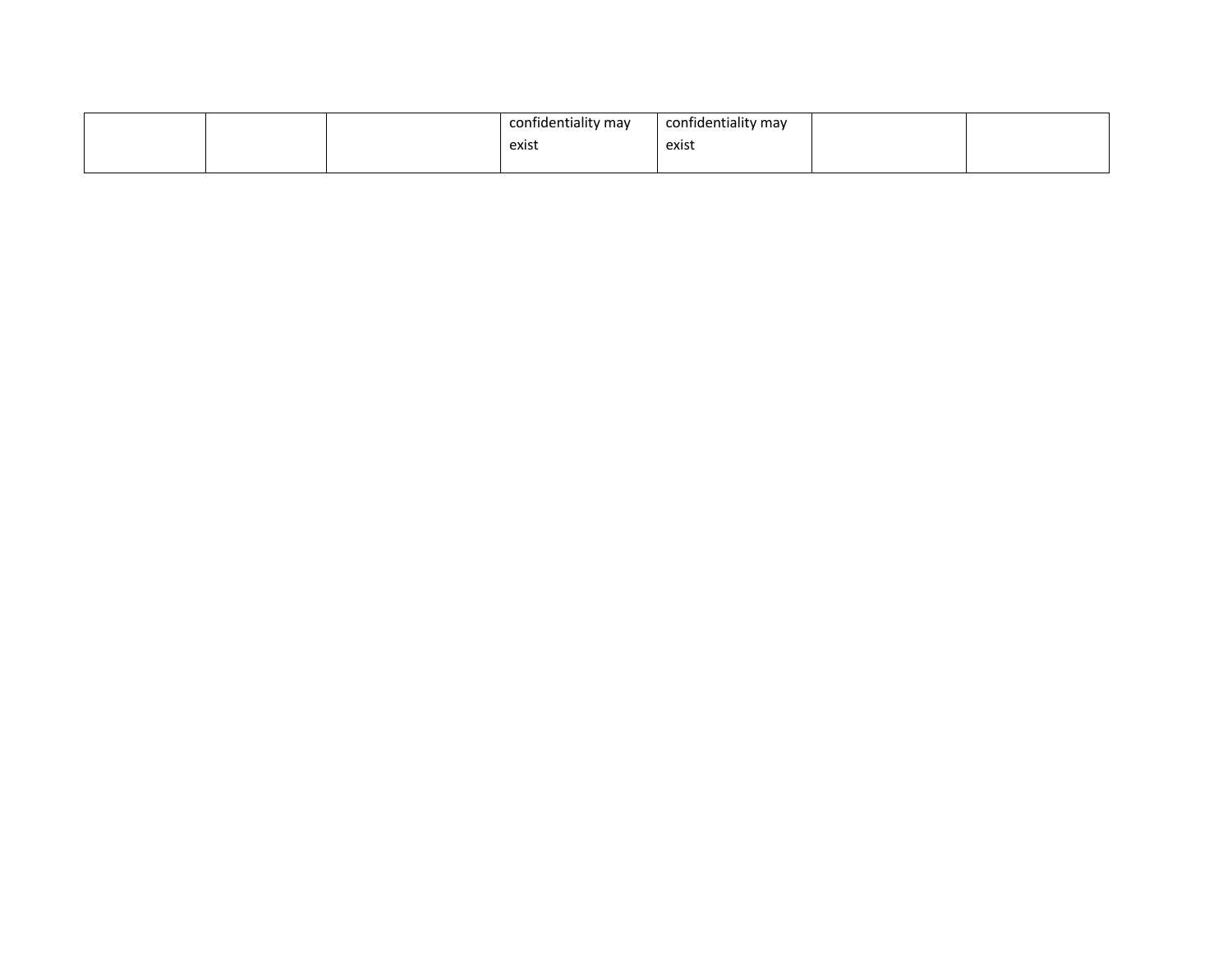### **PART C - RESPECT FOR INDIVIDUALS**

| <b>CRITERIA</b>                                           | <b>Relevance of</b><br><b>Criterion to</b>                |                                                                                                                                                                                        | <b>COMMUNITY</b><br><b>ACCEPTABILITY</b>                                                                                                                                                                     |                                                                                                                                                                                    |                                                                                                                                                           |                                                                 |
|-----------------------------------------------------------|-----------------------------------------------------------|----------------------------------------------------------------------------------------------------------------------------------------------------------------------------------------|--------------------------------------------------------------------------------------------------------------------------------------------------------------------------------------------------------------|------------------------------------------------------------------------------------------------------------------------------------------------------------------------------------|-----------------------------------------------------------------------------------------------------------------------------------------------------------|-----------------------------------------------------------------|
|                                                           | <b>Community</b>                                          | <b>STRONG</b>                                                                                                                                                                          |                                                                                                                                                                                                              |                                                                                                                                                                                    | <b>WEAK</b>                                                                                                                                               |                                                                 |
| Understanding of<br>Project                               | $\Box$ High<br>Moderate<br>  Low<br>$\Box$ Not Applicable | The research team has<br>provided clear, easy to<br>understand information<br>about the project to<br>potential participants                                                           | The research team has<br>freely provided all<br>necessary information<br>about the project to<br>potential participants;<br>however, the<br>information is not<br>necessarily clear or<br>easy to understand | Information about the<br>project has been<br>provided to<br>participants upon<br>request, but the<br>information is<br>confusing and is not<br>made easily available               | The research team<br>has not provided<br>adequate<br>information to<br>potential<br>participants                                                          | Acceptable<br>$\Box$ Changes<br>Needed<br>$\Box$ Not Applicable |
| Explanation of<br>Participant's Role                      | $\Box$ High<br>Moderate<br>Low<br>Not Applicable          | The research team has<br>provided clear, easy to<br>understand information<br>about the roles and<br>expectations for<br>potential participants                                        | The research team has<br>provided all necessary<br>information about the<br>roles and expectations<br>for potential<br>participants                                                                          | Information about<br>potential participants<br>roles and expectations<br>has been provided<br>upon request, but the<br>information is<br>confusing or not made<br>easily available | The research team<br>has not provided<br>adequate<br>information to<br>potential<br>participants                                                          | Acceptable<br>$\Box$ Changes<br>Needed<br>$\Box$ Not Applicable |
| Participants Have<br>Opportunity to<br>Become<br>Informed | $\Box$ High<br>Moderate<br>  Low<br>$\Box$ Not Applicable | The research team<br>ensures that potential<br>participants have<br>frequent opportunities to<br>ask questions and learn<br>more about the project<br>and their role in the<br>project | The research team is<br>accessible and<br>available to answer<br>questions about the<br>research if<br>participants express<br>interest in further<br>information                                            | The research team<br>answers questions<br>about the research<br>and the role of<br>participants, but is<br>not easily available or<br>accessible                                   | The research team<br>has not provided<br>adequate<br>opportunity or<br>availability for<br>potential<br>participants to ask<br>question and learn<br>more | Acceptable<br>$\Box$ Changes<br>Needed<br>Not Applicable        |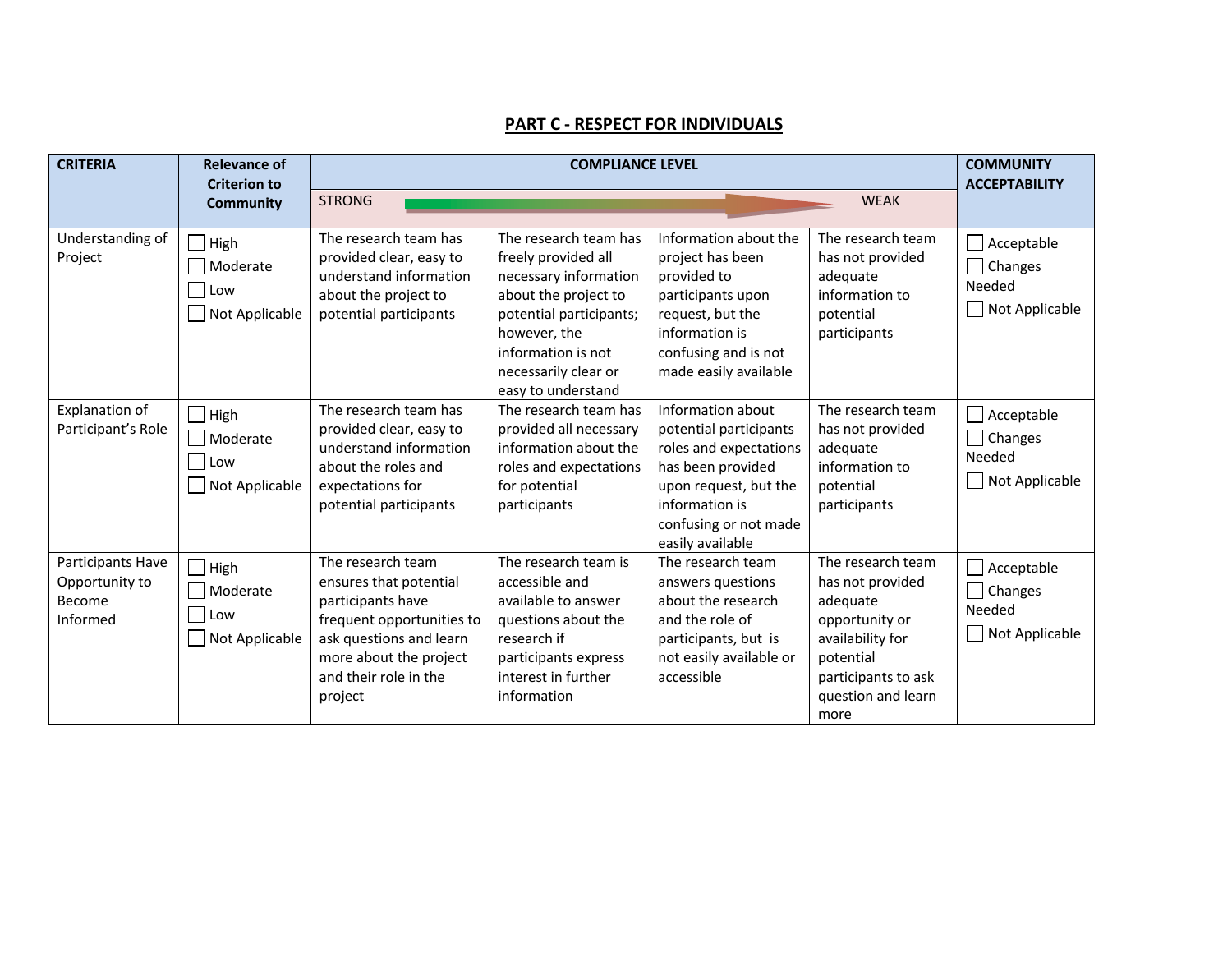| Participant<br>Consent                  | High<br>Moderate<br>Low<br>Not Applicable           | The research team has<br>clearly established free,<br>prior informed consent<br>(FPIC), consistent with<br>the definition of FPIC by<br>the potential participant,<br>and has set this out<br>within a consent form                      | The research team has<br>established free, prior<br>informed consent as a<br>standard for<br>participation in the<br>research, as<br>demonstrated within<br>a consent form                 | The research team<br>has established basic<br>conditions of consent<br>as a standard for<br>participation in the<br>research, as<br>demonstrated by a<br>consent form                                                                                    | The research team<br>has not clearly<br>demonstrated a<br>method to ensure<br>the full consent of<br>potential<br>participants and has<br>not created a<br>consent form     | Acceptable<br>Changes<br>Needed<br>Not Applicable |
|-----------------------------------------|-----------------------------------------------------|------------------------------------------------------------------------------------------------------------------------------------------------------------------------------------------------------------------------------------------|--------------------------------------------------------------------------------------------------------------------------------------------------------------------------------------------|----------------------------------------------------------------------------------------------------------------------------------------------------------------------------------------------------------------------------------------------------------|-----------------------------------------------------------------------------------------------------------------------------------------------------------------------------|---------------------------------------------------|
| <b>Ongoing Consent</b>                  | $\exists$ High<br>Moderate<br>Low<br>Not Applicable | Participants may freely<br>exit the project at any<br>time and<br>data/information<br>collected from the<br>participant will be<br>destroyed or returned<br>immediately                                                                  | Participants may<br>freely exit the project<br>at any time and<br>data/information<br>collected from the<br>participant will be<br>destroyed or returned<br>upon request                   | Participants may<br>freely exit the project<br>at any time and the<br>data/information<br>collected will be<br>destroyed/returned,<br>but free exit has not<br>been clearly explained                                                                    | The research team<br>has not clearly<br>indicated that<br>participants may<br>withdraw and that<br>the<br>data/information<br>collected will be<br>destroyed or<br>returned | Acceptable<br>Changes<br>Needed<br>Not Applicable |
| Participant<br>Review of<br>Information | High<br>Moderate<br>Low<br>Not Applicable           | The research team will<br>share all data and<br>information derived from<br>a participant with the<br>participant, and allows<br>for the participant to<br>withdraw their data or<br>clarify information<br>before project<br>completion | The research team<br>will share all<br>data/informed<br>derived from a<br>participant with the<br>participant upon<br>request, and this has<br>been clearly explained<br>in a consent form | The research team<br>will share all<br>data/information<br>derived from a<br>participant with the<br>participant should the<br>participant make a<br>request, but this was<br>not clearly indicated<br>within the initial<br>participant consent<br>form | The research team<br>does not intend to<br>share all<br>data/information<br>derived from a<br>participant with the<br>participant                                           | Acceptable<br>Changes<br>Needed<br>Not Applicable |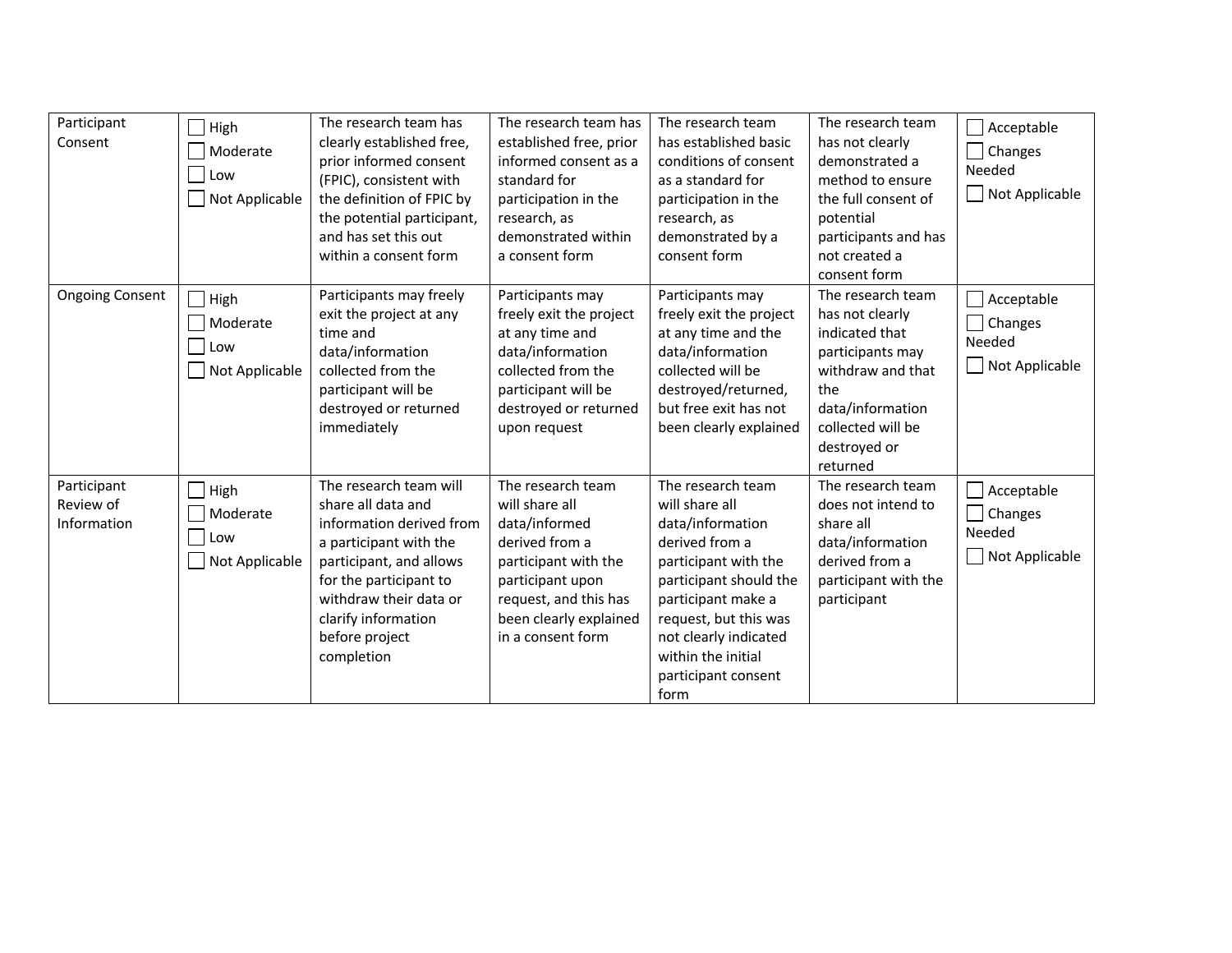#### **CRITERIA Relevance of Criterion to Community COMPLIANCE LEVEL COMMUNITY ACCEPTABILITY** STRONG WEAK Community Issues | High  $\Box$  Moderate  $\Box$  Low  $\Box$  Not Applicable The research team was collaboratively designed by the researcher and the community to directly address concerns or issues indicated by the community to the researcher The research was designed originally by the researcher/research team in a way that is flexible to address community issues or concerns that are identified by the community The research was designed by the researcher/research team and addresses issues or areas of concern for the community The research does not address community concerns or issues  $\Box$  Acceptable  $\Box$  Changes Needed Not Applicable Capacity Development  $\Box$  High Moderate Low Not Applicable The research team has designed the project to build capacity within the community in ways preferred by the community The research team has designed the project to build capacity within the community in ways determined by the researcher The research team's methodology and funding may be flexible to build capacity within the community The research team does not intend to build capacity within the community Acceptable  $\Box$  Changes Needed Not Applicable Relationship Building  $\Box$  High Moderate Low Not Applicable The research team has clearly demonstrated intentions to build a long lasting relationship with the community, and between the community and the research institution The research team has demonstrated an openness to building long lasting relationships between the community, the researcher, and the research institute The research team is open to developing longer relationships with the community on the personal or research institute level The research team does not intend to build a long lasting relationship with the community or to facilitate a long lasting relationship with the research institute  $\Box$  Acceptable □ Changes Needed Not Applicable

#### **PART D - MUTUAL BENEFITS**